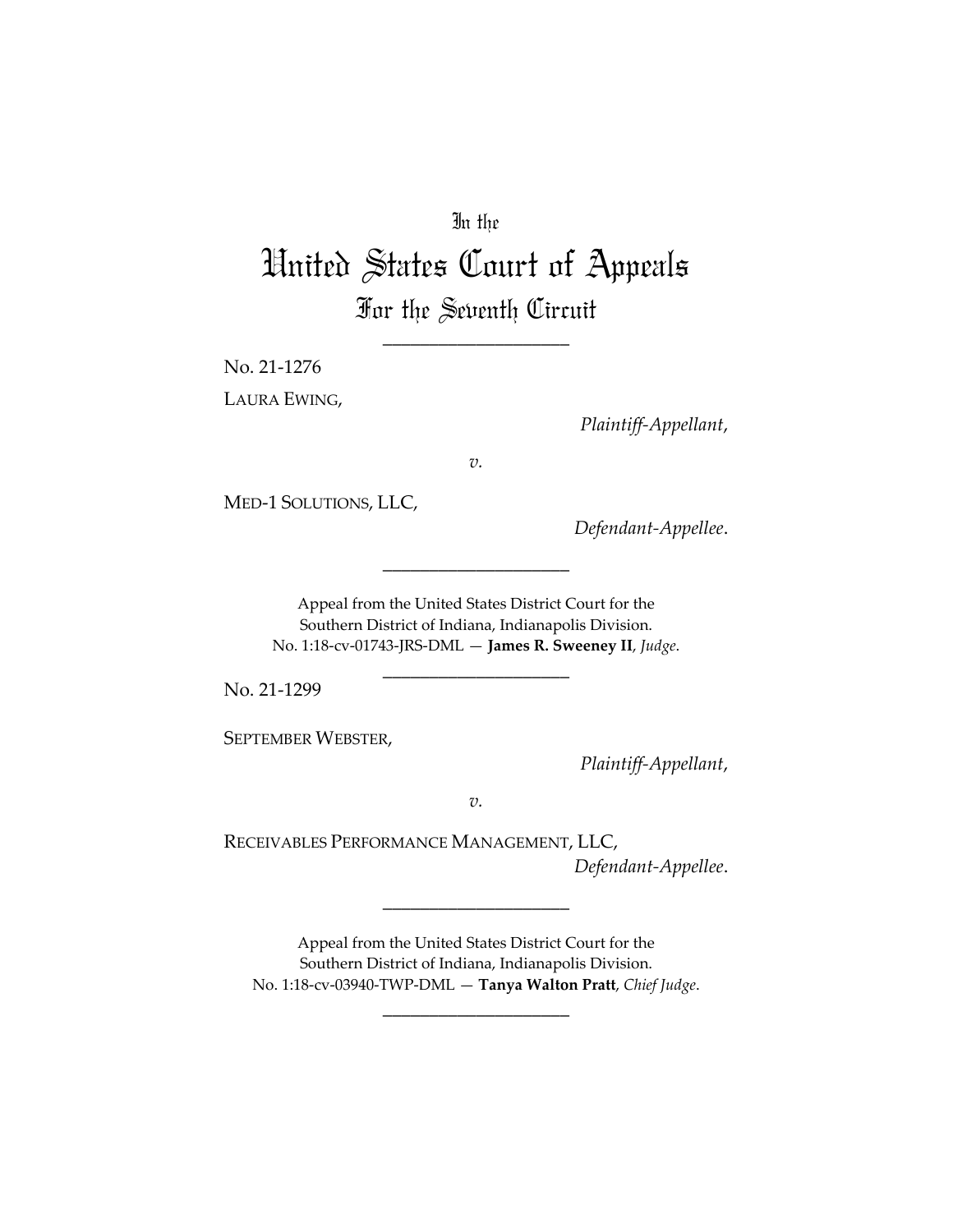ARGUED DECEMBER 14, 2021 — DECIDED FEBRUARY 2, 2022 \_\_\_\_\_\_\_\_\_\_\_\_\_\_\_\_\_\_\_\_

Before SYKES, *Chief Judge*, and HAMILTON and ST. EVE, *Cir‐ cuit Judges*.

ST. EVE, *Circuit Judge.* Laura Ewing and September Web‐ ster disputed certain debts they allegedly owed to debt‐col‐ lection companies. Under the Fair Debt Collection Practices Act ("FDCPA"), debt-collection companies must report such disputes to credit reporting agencies, *see* 15 U.S.C. § 1692e(8), but the companies here failed to do so. Ewing and Webster sued separately, seeking actual and statutory damages. *See id*. § 1692k(a). The companies prevailed at summary judgment because the district courts in both cases determined that the companies' mistakes were bona fide errors. *See id*. § 1692k(c).

On appeal, both Ewing and Webster argue that the debt collectors' actions were not bona fide errors. We have consol‐ idated their cases for decision. Before we may reach the merits, though, we must reexamine the requirements for Article III standing, particularly in light of the Supreme Court's re‐ cent decision in *TransUnion LLC v. Ramirez*, 141 S. Ct. 2190 (2021), which clarified what counts as an injury‐in‐fact.

## **I. Background**

## **A. Ewing v. MED‐1 Solutions, LLC**

Laura Ewing sought to dispute medical debts by faxing a letter to MED-1 Solutions, LLC, a debt-collection company assigned to her case. MED‐1's receptionist, however, misrouted the fax, forwarding it to the client‐care department rather than the legal department. According to MED‐1's fax‐distri‐ bution policy, any faxed legal communication regarding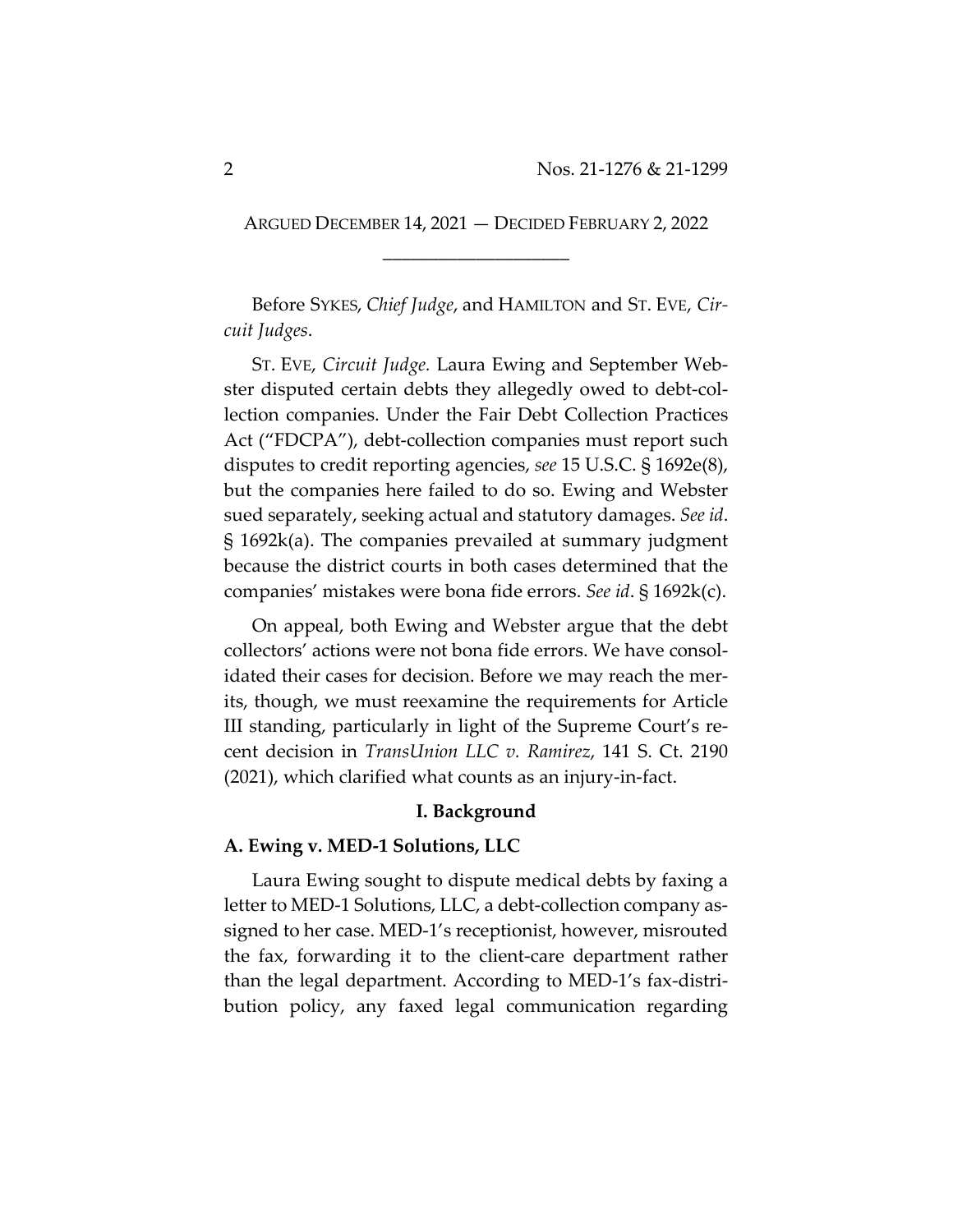contested debts was to be forwarded to the legal department. That day the receptionist received five additional dispute let‐ ters, which she correctly forwarded to the legal department. But as a result of the misrouted fax, Ewing's dispute was never recorded.

Two years later, Ewing obtained her credit report and saw that her debts, as reported by MED‐1, were not indicated as disputed. After MED‐1 eventually recorded the debts as dis‐ puted, her credit score rose.

Ewing sued MED‐1 for violations of the FDCPA. She as‐ serted that MED‐1 reported her debts to a credit reporting agency without noting that the debts were disputed. *See* 15 U.S.C. § 1692e(8). MED‐1 admitted that it had received Ewing's dispute letter and failed to report the dispute to the credit reporting agency, and it raised the affirmative defense of bona fide error under § 1692k(c). This provision provides safe harbor for debt collectors when they make an unintentional error, so long as they maintained procedures reasona‐ bly adapted to avoid it. MED‐1 argued that the bona fide error defense applied because its failure to report the dispute arose from an unintentional error and it maintained procedures rea‐ sonably adapted to ensure that it reported faxed disputes. Af‐ ter discovery both parties moved for summary judgment, and the district judge entered summary judgment for MED‐1 based on its affirmative defense.

#### **B. Webster v. Receivables Performance Management, LLC**

September Webster discovered that her credit report re‐ flected a debt that she did not believe she owed. She sought to dispute that debt, so her attorney faxed a dispute notice to the debt collector, Receivables Performance Management,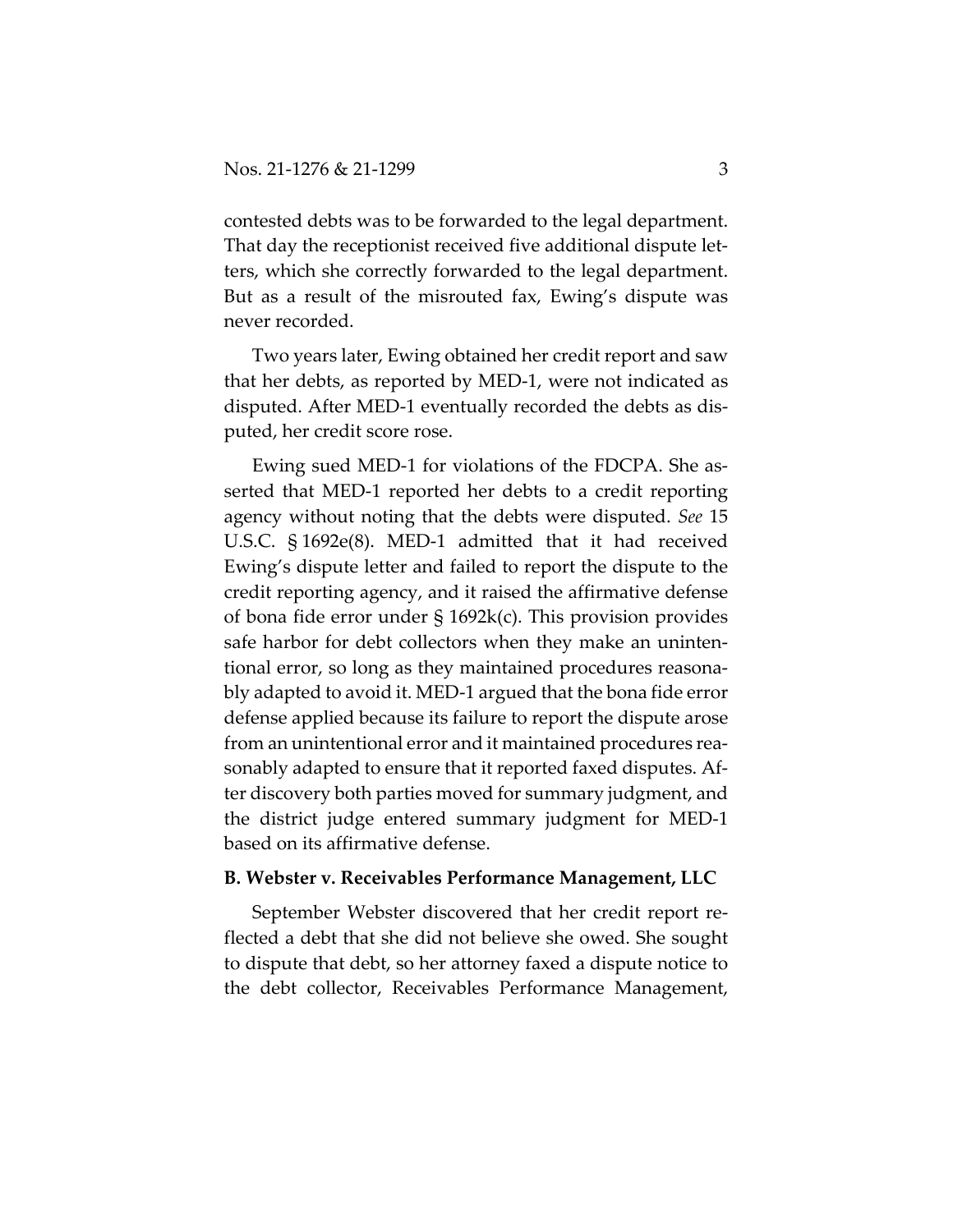LLC. The attorney faxed the notice after verifying that Receiv‐ ables's fax number—one he had used on behalf of other cli‐ ents—remained listed with the Nationwide Multistate Licens‐ ing System & Registry, the entity responsible for licensing debt collectors in Indiana. He received a confirmation that the fax was sent successfully.

Unbeknownst to Webster's attorney, Receivables had de‐ cided several months earlier—without announcement—to stop monitoring its electronic fax inbox. It stopped checking its inbox after removing from its website the fax number Re‐ ceivables had used to communicate about disputes with debt‐ ors and their attorneys. Receivables had general policies for handling known disputes but no procedure in place to check its fax inbox periodically for new disputes or to notify senders that the inbox was unmonitored. As a result, Receivables was unaware that Webster had faxed any dispute. Because Receiv‐ ables did not disconnect or disable the fax number, however, the line sent confirmations upon receipt of faxes, including those sent by Webster's attorney.

Webster sued after she obtained an updated credit report that reflected her DirecTV debt but not her dispute. She al‐ leged that Receivables's failure to communicate her dispute harmed her credit reputation and credit score. She submitted evidence that her credit score rose once her credit report re‐ flected her other disputed debts. Receivables countered that even if it had violated the FDCPA, its violation was excused by the bona fide error defense. *See id.* § 1692k(c). Both parties moved for summary judgment and the district judge granted Receivables's motion based on her assessment that Receiva‐ bles violated the statute, but its error was bona fide.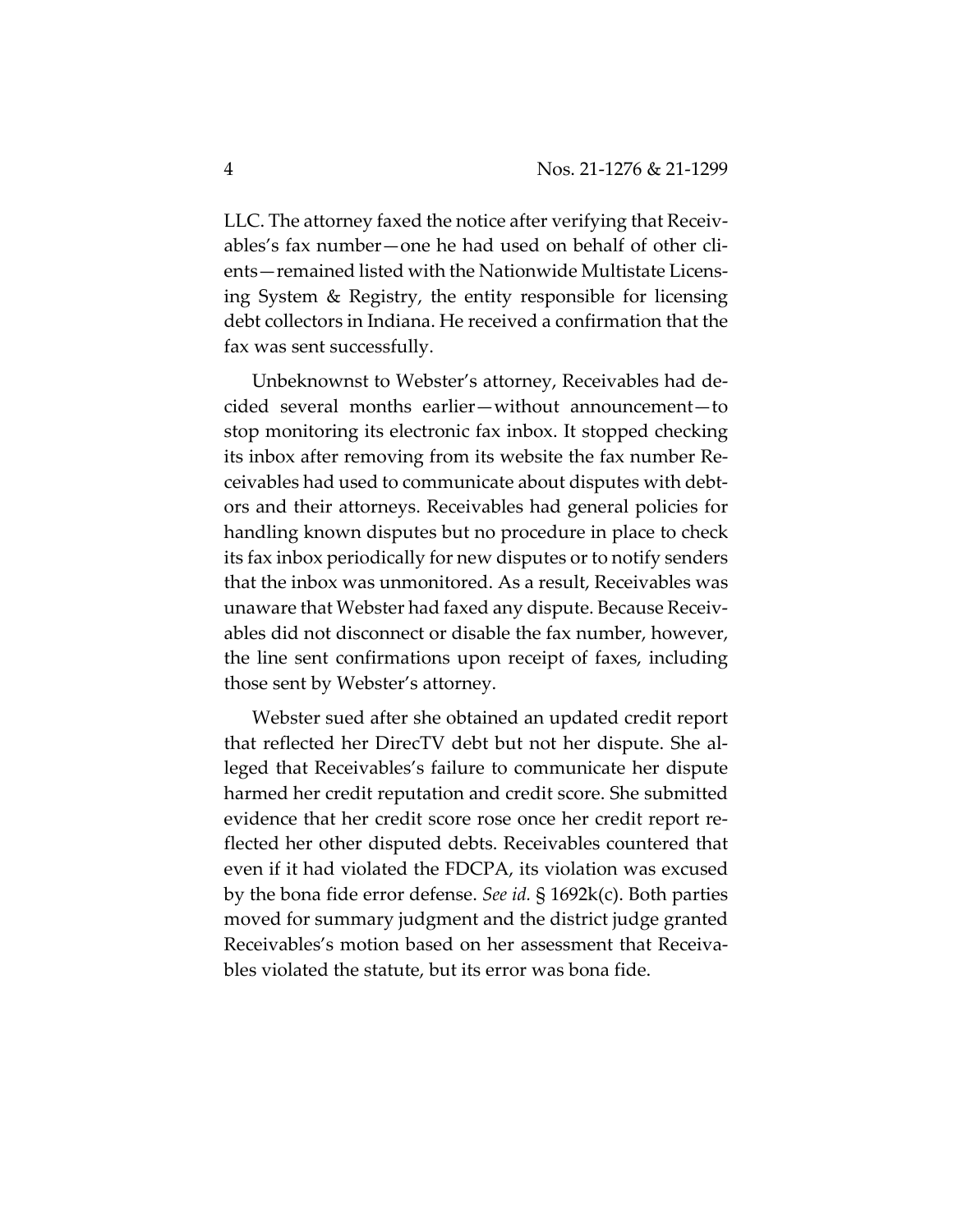#### **II. Discussion**

In these appeals, the Debt Collectors<sup>1</sup> raise a threshold standing argument. They assert that under *TransUnion*, which was decided while these appeals were pending, the Consum‐ ers lack standing because any risk of future harm they face is not sufficiently concrete to support a suit for damages. And without a concrete injury, there is no case or controversy for us to adjudicate. *Carney v. Adams*, 141 S. Ct. 493, 498 (2020).

## **A. Standing**

We begin with a few words about the law of standing. Article III standing requires the party invoking federal jurisdic‐ tion to demonstrate that (1) the plaintiff has suffered an in‐ jury‐in‐fact, (2) the injury was caused by the defendant, and (3) the injury is redressable by judicialrelief. *Lujan v. Defenders of Wildlife*, 504 U.S. 555, 560–61 (1992). An injury‐in‐fact must be concrete, particularized, and actual or imminent. *Id.* A con‐ crete injury is essential to standing: "No concrete harm, no standing." *TransUnion*, 141 S. Ct. at 2200.

To be concrete, an injury must be "'real,' and not 'abstract,'" but concrete need not mean tangible. *Spokeo, Inc. v. Robins*, 578 U.S. 330, 340–41 (2016). Traditional tangible harms, such as physical or monetary harm, easily meet the concreteness requirement. *TransUnion*, 141 S. Ct. at 2204. In‐ tangible harms can be more difficult to assess. Intangible harms are concrete if the plaintiff's alleged injury bears a "close relationship" to the sort of harms traditionally

 $1$  In nearly all respects, the parties raise materially identical arguments. So, for convenience, we refer to them collectively as the Debt Collectors (MED‐1 and Receivables) and Consumers (Ewing and Webster). We will differentiate between the parties when necessary.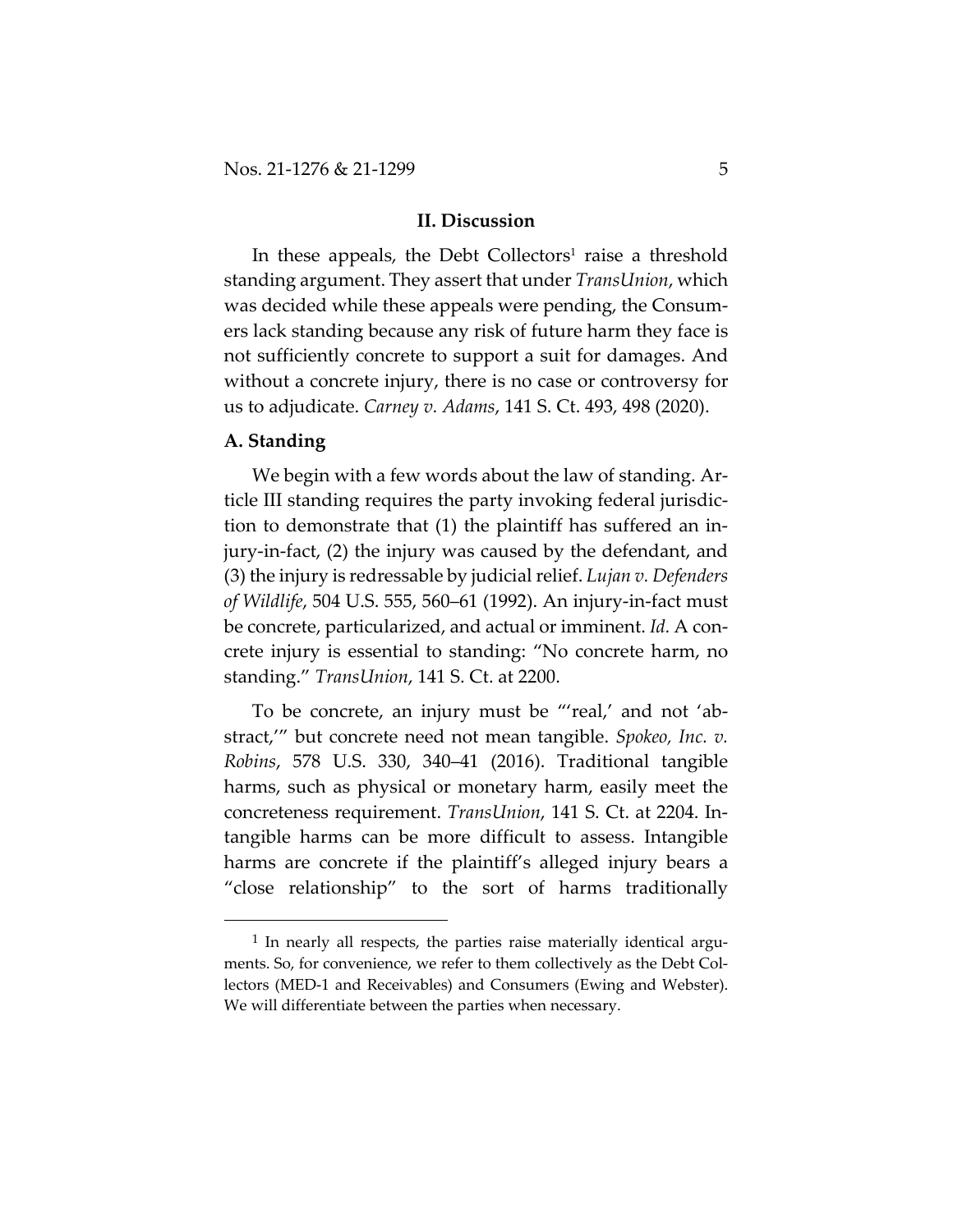recognized by American courts, such as reputational harm. *Spokeo*, 578 U.S. at 341. The close-relationship inquiry looks for "a close historical or common-law analogue" to the alleged injury but does not require an "exact duplicate." *TransUnion*, 141 S. Ct. at 2204. When determining if a statuto‐ rily identified, intangible harm has a close‐but‐not‐exact match in American history or at common law, we look to the kind of injury the statute protects, not the degree of harm suf‐ fered. *Gadelhak v. AT&T Servs., Inc.*, 950 F.3d 458, 462 (7th Cir. 2020).

When considering intangible harm, we start from a place of respect for Congress's prerogative to create statutory rights and obligations. *TransUnion*, 141 S. Ct. at 2204. But Congress may not make up injuries and decree them to be actionable. *Id.* at 2205. Thus, while Congress may elevate *de facto* injuries that once were thought to be insufficiently injurious to form the basis of a federal lawsuit, such an injury must still cause real‐world harm in order to confer standing. *Id.* at 2204–05. In this context, then, Congressional authorization to sue is a nec‐ essary, but not sufficient, condition because one still must be "*concretely harmed* by a defendant's statutory violation." *Id.* at 2205 (emphasis in original).

Concrete harms are sometimes difficult to identify, espe‐ cially when the harm is intangible. For example, in *Spokeo* the Court indicated that, for standing purposes, a material risk of harm could be concrete. *Spokeo*, 578 U.S. at 341–42. The Court wrote that, although procedural violations do not automatically create concrete injuries, "[t]his does not mean … that the risk of real harm cannot satisfy the requirement of concrete‐ ness." *Id.* at 341 (citing *Clapper v. Amnesty Int'l USA*, 568 U.S. 398 (2013)).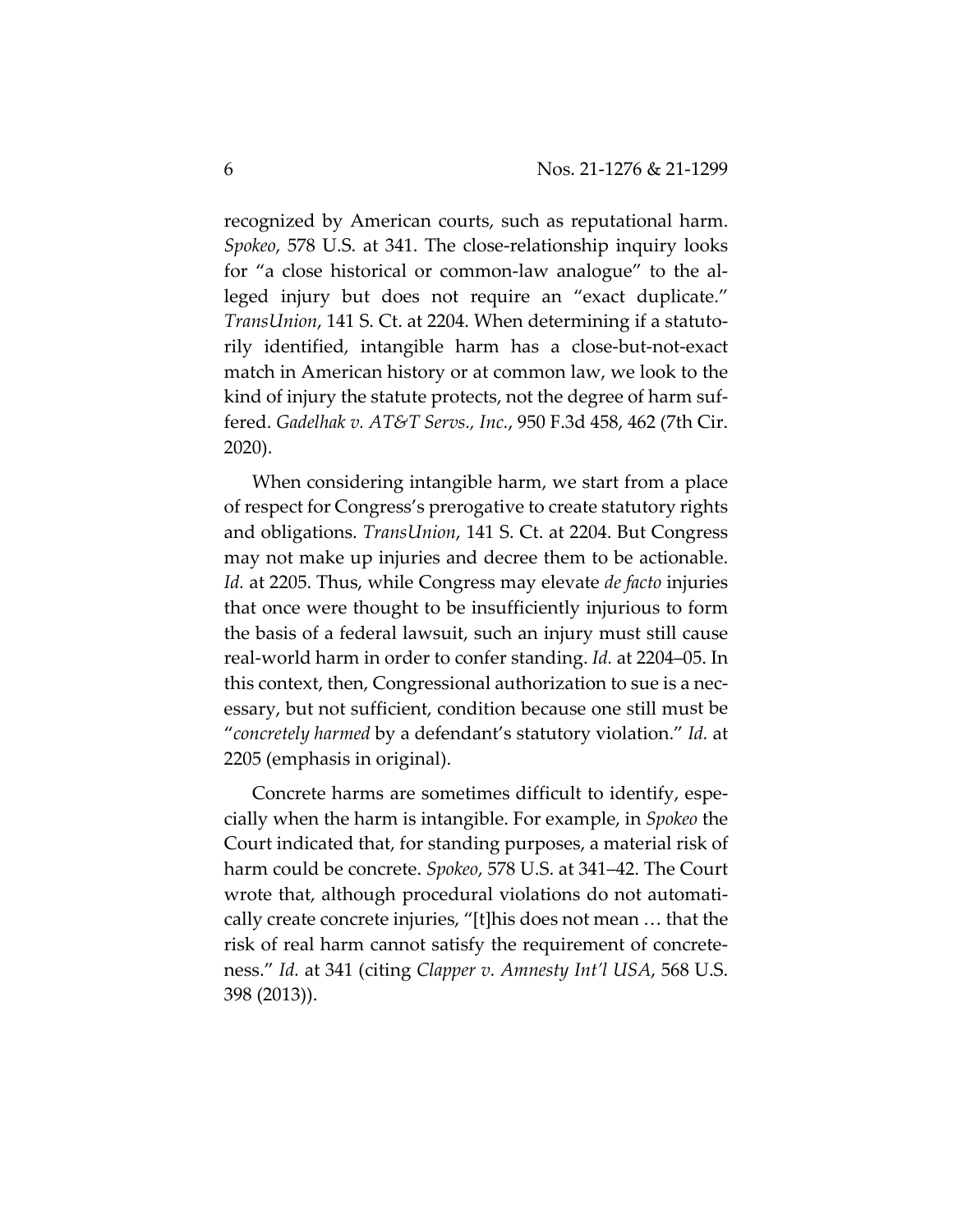The Court's recent decision in *TransUnion* clarified that a risk of future harm is concrete only if the suit is for injunctive relief. *See TransUnion*, 141 S. Ct. at 2210. The plaintiffs in *TransUnion* were a class of individuals whose credit reports contained a false notice that the individual was considered a potential threat to national security. *Id.* at 2201–02. They sued TransUnion under the Fair Credit Reporting Act ("FCRA"), alleging violations of three of the FCRA's provisions. *Id.* at 2200–01; *see* 15 U.S.C. §§ 1681e(b), 1681g(a)(1), (c)(2).

The Court divided the plaintiff class into two subgroups based on whether the individual's credit report (with the mis‐ leading alert) had been disseminated to third parties. *TransUnion*, 141 S. Ct. at 2208–13. It then examined whether each subgroup had suffered an injury that bore a close rela‐ tionship to a traditionally recognized harm. *Id.* The Court held that the plaintiffs whose credit reports had been disseminated had standing because the harm caused by the dissem‐ ination of a credit report with misleading information related closely to the reputational harm associated with defamation. *Id.*

On the other hand, the plaintiffs whose credit reports had not been disseminated lacked standing. *Id.* at 2209–13. The Court rejected these plaintiffs' analogy to defamation because they could not prove dissemination, which, in this context, was essential to liability. *Id.* at 2209. Without any disclosure to a third party, these plaintiffs could not recover on a close‐ relationship‐to‐defamation theory because the mere existence of inaccurate information did not concretely injure them. *Id.*

Nor was the risk of that information being exposed in the future a concrete injury. *Id.* at 2211. The plaintiffs relied on *Spokeo* for the proposition that a material risk of harm can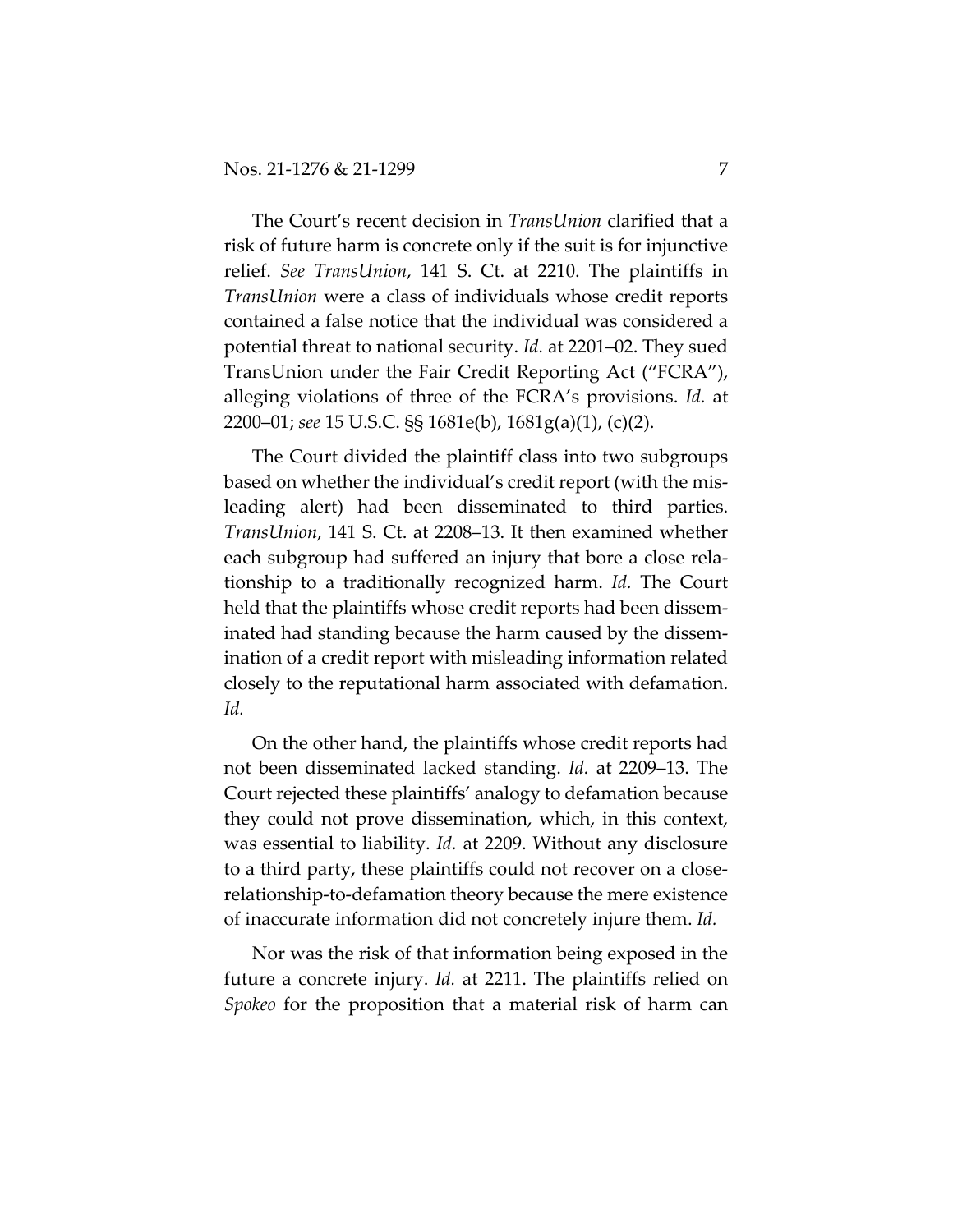satisfy the concrete-harm requirement; the Court, however, distinguished *Spokeo* on the ground that *Spokeo* cited *Clapper*, which was a suit for injunctive relief. *Id.* at 2210. And "a plain‐ tiff's standing to seek injunctive relief does not necessarily mean that the plaintiff has standing to seek retrospective damages." *Id*.

Our pre‐*TransUnion* case law was shaped by *Spokeo*'s un‐ derstanding of concreteness. In *Evans v. Portfolio Recovery As‐ socs., LLC*, 889 F.3d 337 (7th Cir. 2018), for instance, we fo‐ cused on the risk of financial harm posed to a consumer by an erroneously low credit score. *Id.* at 344–46. There, as in the present appeals, a debt collector failed to report several consumers' disputes of debts that it sought to collect. *Id.* at 342– 43. The consumers alleged that this omission violated their procedural rights under 15 U.S.C. § 1692e(8) and created a risk of real harm that was a sufficiently concrete injury under *Spokeo*. *Id.* at 344–45. We agreed and held that the consumers had standing because they alleged a risk of concrete financial harm caused by an inaccurately low credit score. *Evans*, 889 F.3d at 346.

*TransUnion* alters our understanding of *Spokeo* and super‐ sedes *Evans* to the extent *Evans* says that a mere risk of harm is a sufficiently concrete injury to support a suit for damages. *TransUnion* makes clear that a risk of future harm, without more, is insufficiently concrete to permit standing to sue for damages in federal court. *See TransUnion*, 141 S*.* Ct. at 2212– 13; *cf. Lupia v. Medicredit, Inc.*, 8 F.4th 1184, 1193 n.3 (10th Cir.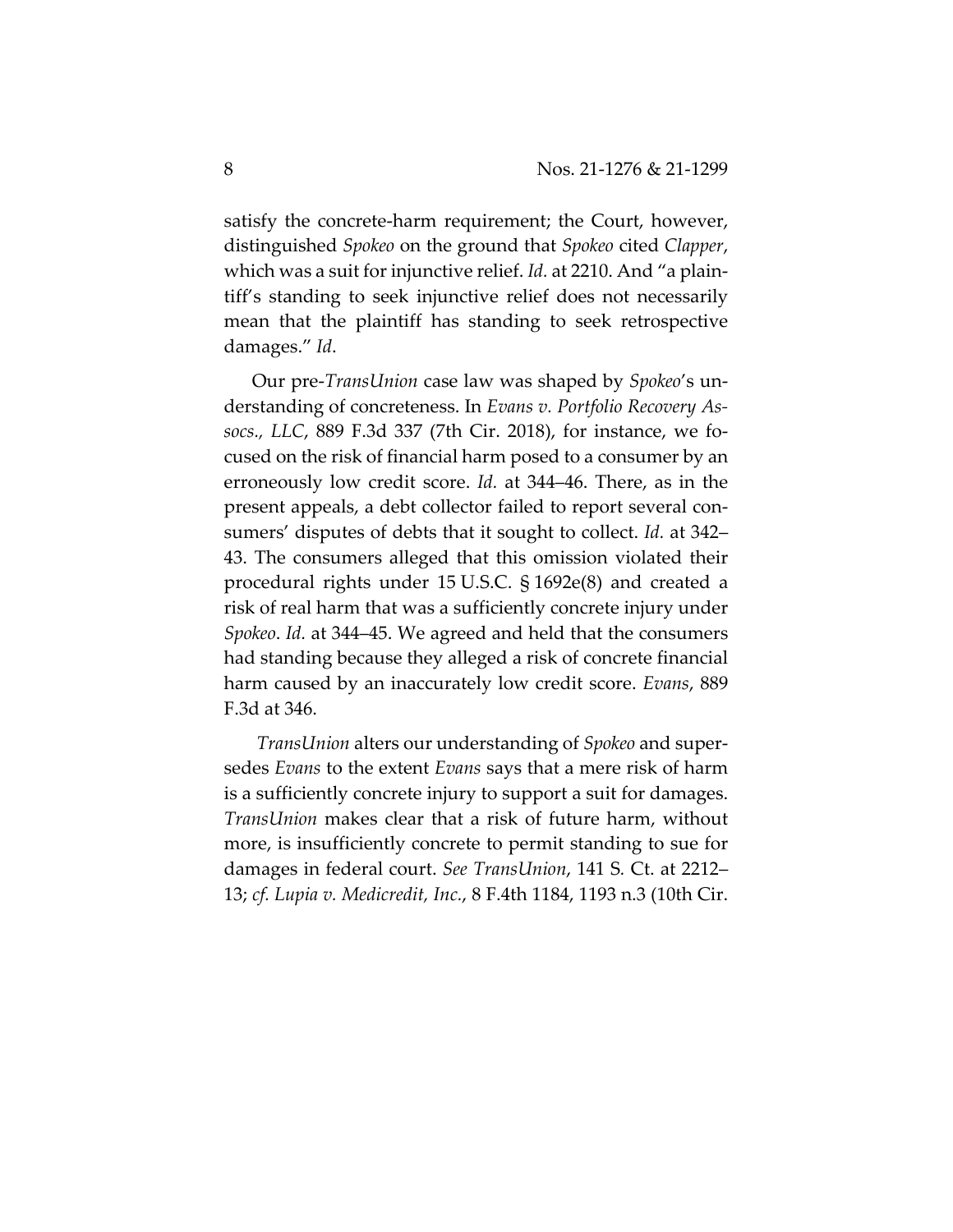2021); *Ward v. Nat'l Patient Account Servs. Sols., Inc.*, 9 F.4th 357, 361 (6th Cir. 2021).2

In the wake of *TransUnion*, then, we ask whether the Consumers suffered a concrete injury when the Debt Collectors communicated false information (i.e., reports of debts not be‐ ing disputed) about them to a credit‐reporting agency. The Consumers maintain that their injury is concrete because the dissemination of false information to a credit reporting agency bears a close relationship to reputational harms long recognized in American courts and at common law, such as defamation.

The Debt Collectors argue that the Consumers could not have suffered a concrete injury because there is no evidence that TransUnion sent the Consumers' credit reports to poten‐ tial creditors. According to the Debt Collectors, this means the Consumers are in the same position as the losing subclass in *TransUnion*. *See TransUnion*, 141 S. Ct. at 2209. But the argu‐ ment is a red herring. If the Consumers' harm is analogous to defamation, then they must demonstrate that the Debt Collec‐ tors disseminated false information about them to a third party. The Consumers do not have to make a further showing that the third party *also* shared that false information.

These appeals also differ from *TransUnion* in a significant regard—different statutes are implicated and the subjects whom the applicable statutes aim to regulate are different. *TransUnion* applied the FCRA, which seeks to regulate the

<sup>2</sup> Nevertheless, the outcome of *Evans* would be the same under this decision for the injury the plaintiffs in *Evans* suffered is indistinguishable from the injury the Consumers suffered.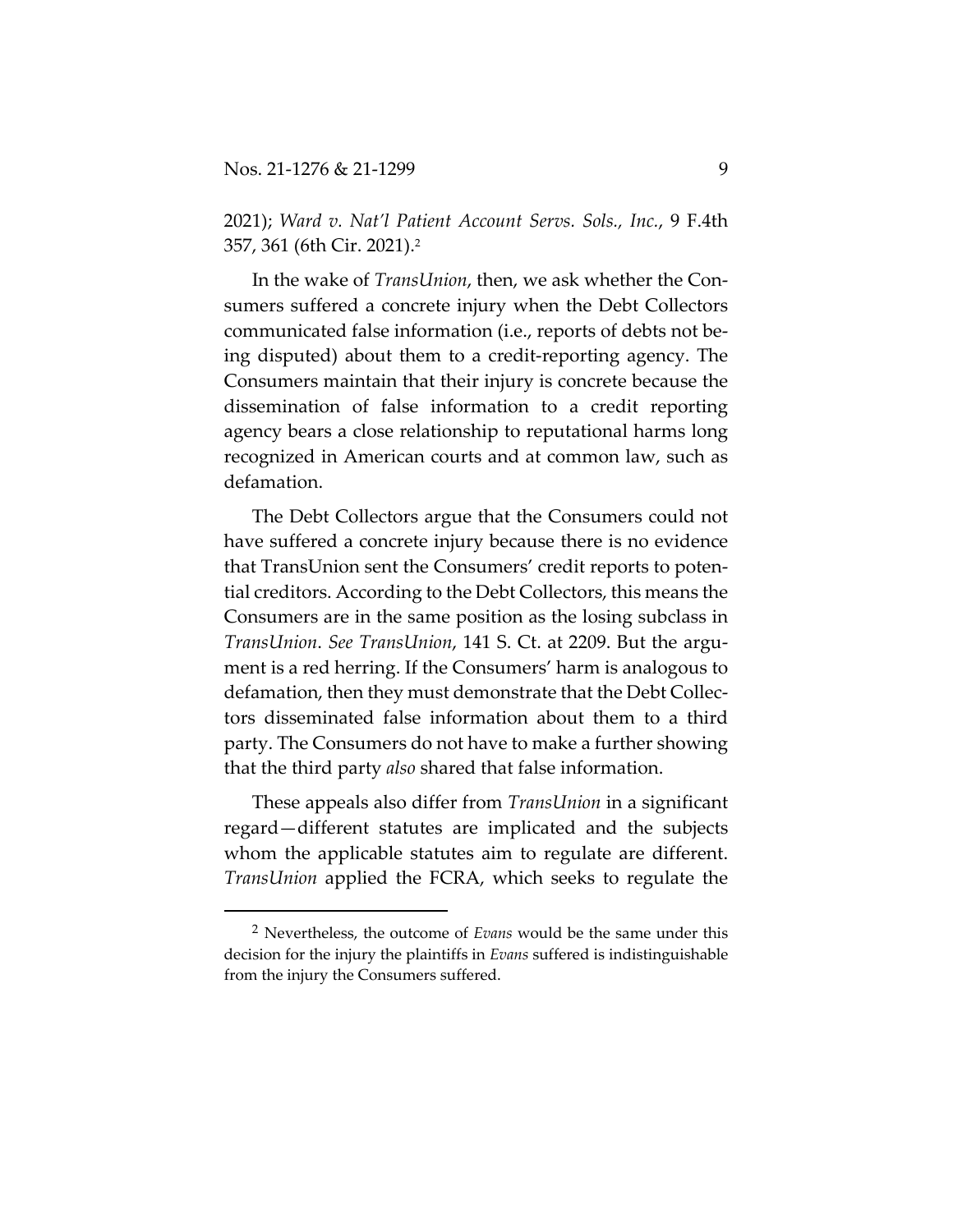procedures used by credit reporting agencies. 15 U.S.C. § 1681(b). The FDCPA, by contrast, aims to prevent abuses com‐ mitted by debt collectors. *See id.* § 1692(e). Under the FDCPA, a consumer must show that a debt collector reported false in‐ formation, such as by failing to communicate the disputed na‐ ture of a debt. The Debt Collectors' comparison between the Consumers here and the losing subclass in *TransUnion* would have us hold that the Consumers must show fourth‐party publication, which *TransUnion* does not require.

Instead, *TransUnion* requires us to ask whether the injury protected by § 1692e(8) bears a close relationship to a harm traditionally recognized in American history or at common law. *See TransUnion*, 141 S. Ct. at 2208–09. The statutory vio‐ lation in these cases is clear—the Debt Collectors failed to re‐ port a dispute that they should have known about. And Con‐ gress specifically authorized the Consumers' claims for re‐ dress. 15 U.S.C. § 1692e(8). Congress created that claim, along with other enumerated claims, to counter abusive debt-collection practices and to ensure that upstanding debt collectors are not at a competitive disadvantage. *Id.* § 1692(e). But as we noted earlier, a statutory violation alone does not make an in‐ jury concrete. So, we must look for a common law analogue to ensure a concrete harm. *See TransUnion*, 141 S. Ct. at 2204– 05.

We believe the harm Congress sought to remedy through § 1692e(8) is analogous to the harm caused by defamation, which has long common law roots. Following the Court's example in *TransUnion*, we consider the reputational harm that occurs when one publishes a false and defamatory communi‐ cation about another. *See TransUnion*, 141 S. Ct. at 2209–10; Rest. (Second) of Torts § 558.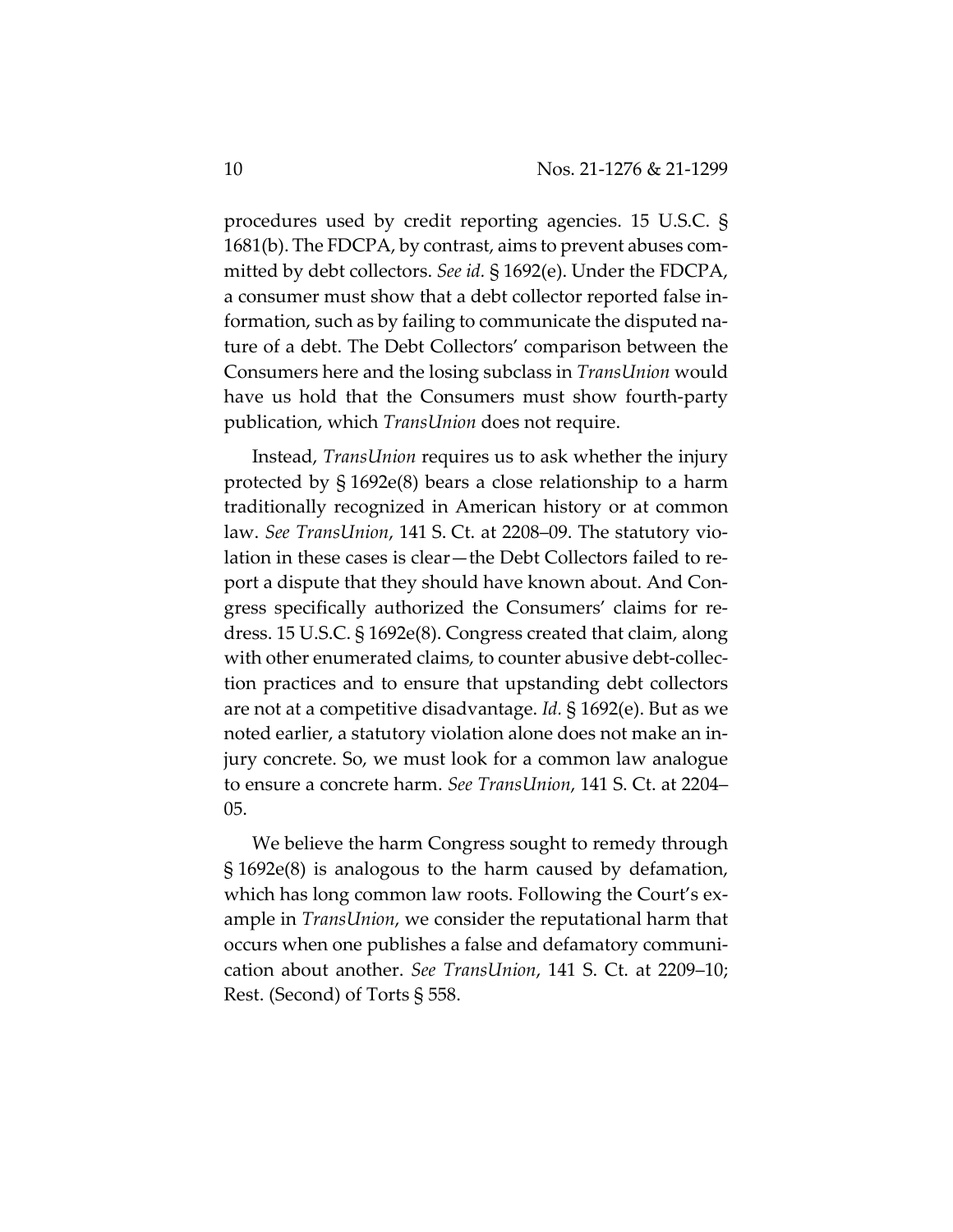In assessing the Consumers' injury, we focus on the ques‐ tion of publication because an unpublished statement, even if false and defamatory, is not injurious. *TransUnion*, 141 S. Ct. at 2209–10. Specifically, we pause to consider whether the Debt Collectors' communications to TransUnion count as publication in light of some dicta in *TransUnion*. In footnote six, the Court acknowledged that the subclass of plaintiffs whose credit reports were not disseminated raised a forfeited argument that TransUnion had "published" their personal and financial information to its own employees and to its printing vendors. *Id.* at 2210 n.6. The Court observed that American courts had not "necessarily recognized disclosures to printing vendors as actionable publications" and implied that, under such circumstances, a plaintiff would need to pre‐ sent evidence that the defendant had "brought an idea to the perception of another." *Id.*

The Consumers have shown publication here through their evidence of third‐party dissemination. In this regard, they resemble the prevailing subclass in *TransUnion*, who demonstrated that misleading information about them had been "disseminated to third parties" and so "suffered a concrete injury in fact under Article III." *Id.* at 2209. The Court in *TransUnion* did not require those plaintiffs to come forward with additional evidence of publication because dissemina‐ tion was clear. *See id.* at 2209*.* Here too the Debt Collectors disseminated false reports about the Consumers to TransUn‐ ion. To require more of the Consumers would permit the dicta in footnote six to erode *TransUnion*'s holding that evidence of dissemination to a third party is sufficient to show publica‐ tion.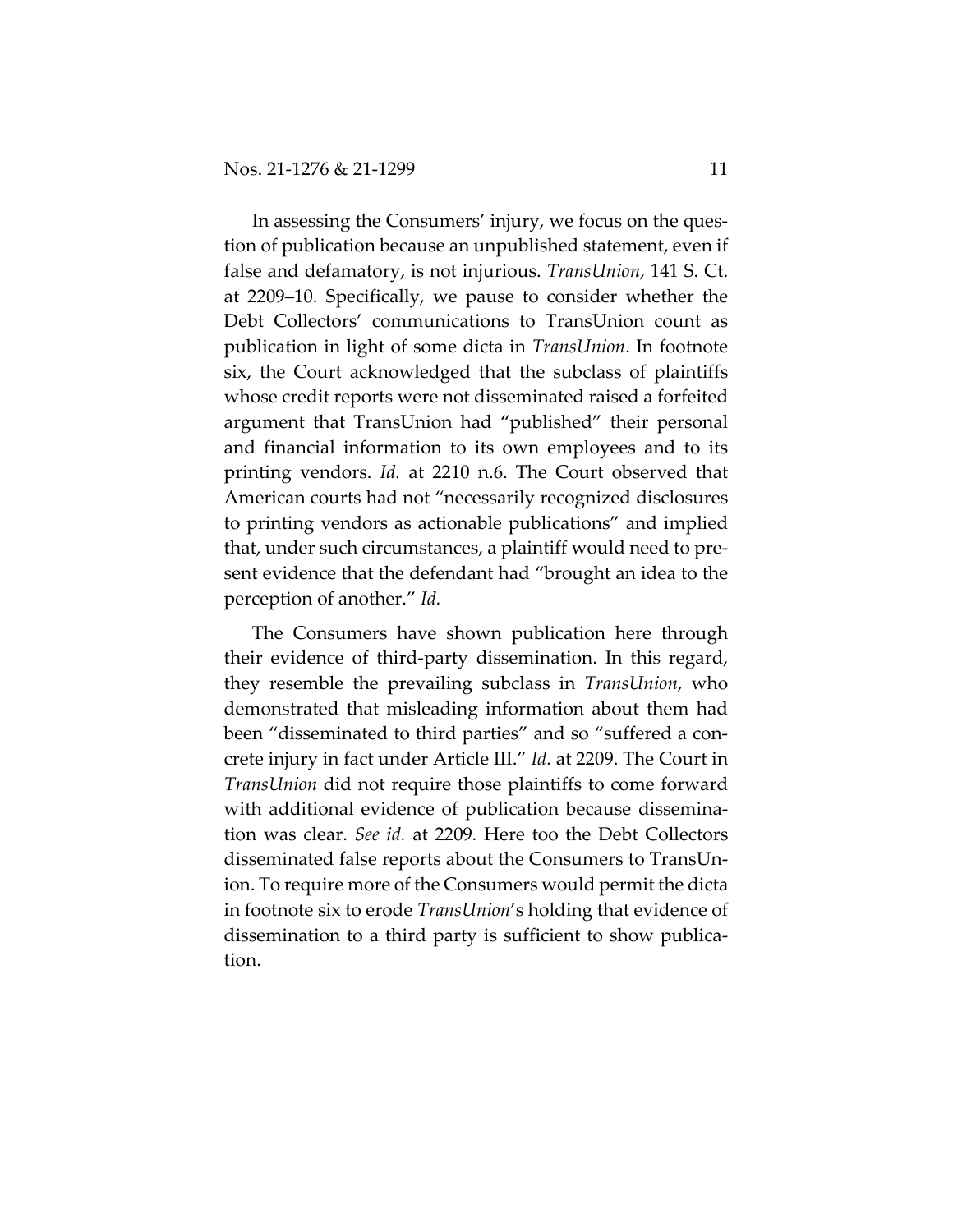Because the Consumers demonstrated third‐party dissem‐ ination, their appeals do not implicate the Court's reference to a general requirement that defamatory content is read, not merely processed. *See id.* 2210 n.6. In footnote six, the Court pointed to a line of cases that dealt with liability for dictating defamatory matter to a stenographer. *Id.* (citing *Ostrowe v. Lee*, 175 N.E. 505 (N.Y. 1931)). These cases were concerned with whether the stenographer was simply mechanically transmitting the words or whether she perceived or understood the defamatory significance of what was dictated. *See Ostrowe*, 175 N.E. at 505 (publication occurs when defamatory content is "read and understood"). Reading was a proxy for under‐ standing rather than just mechanically transmitting infor‐ mation, but was not always required. *See* Rest. (Second) of Torts § 577 cmt. h; *see also Rickbeil v. Grafton Deaconess Hosp*., 23 N.W.2d 247, 252–56 (N.D. 1946) (collecting cases). The es‐ sential point, one that has always been necessary to prove publication, is this: the third party must understand the de‐ famatory nature of the communication. *See* Rest. (Second) of Torts § 577 cmt. c.

To determine whether there has been a publication here, then, we ask whether TransUnion understood the defamatory significance of the Debt Collectors' reports. We believe that it did. TransUnion included the debts in the Consumers' credit reports; TransUnion would have included the disputes too had the Debt Collectors communicated them. And the Consumers submitted evidence that TransUnion's assessment of their creditworthiness took into account whether a debt was disputed or not. That is enough to show that TransUnion un‐ derstood the significance of the reports.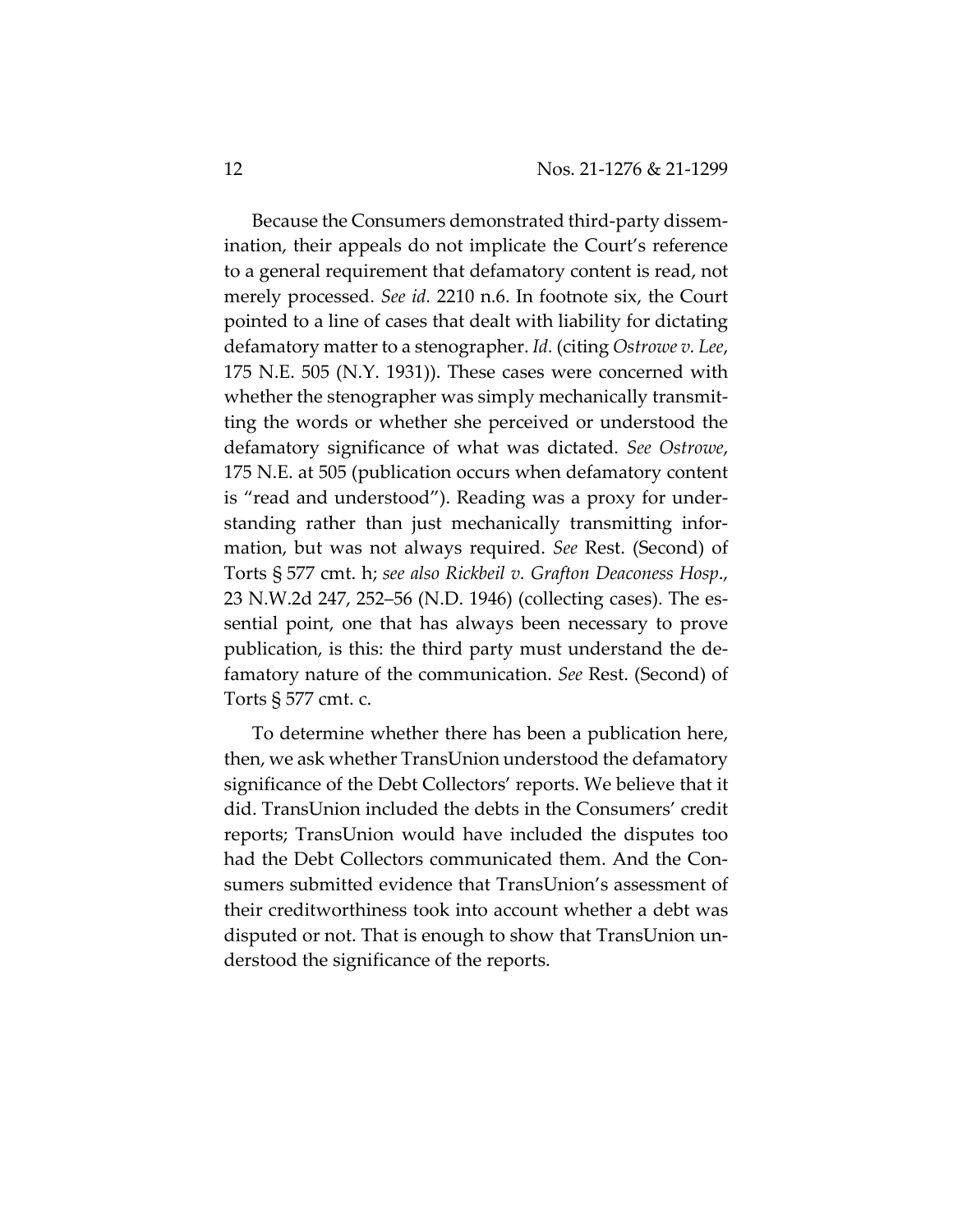The Consumers suffered an intangible, reputational injury that is sufficiently concrete for purposes of Article III stand‐ ing. Specifically, they have shown that their injury is related closely to the harm caused by defamation. Reputational harm of this sort is a real‐world injury; being portrayed as a dead‐ beat who does not pay her debts has real-world consequences.

## **B. The Bona Fide Error Defense**

We proceed to the merits, and specifically the conclusions of both district courts applying the bona fide error defense. The district judge in Ewing's case concluded that, regardless of whether MED‐1's actions violated the FDCPA, its mistake was a bona fide error that shielded it from liability. *See* 15 U.S.C. § 1692k(c). The judge in Webster's case determined that Receivables's actions violated the FDCPA but excused that violation as a bona fide error. *See id.* We review those de‐ cisions de novo with all facts and reasonable inferences drawn in favor of the non‐prevailing parties, here the Con‐ sumers. *Hess v. Bd. of Trs. of S. Ill. Univ.*, 839 F.3d 668, 673 (7th Cir. 2016) (citing Fed. R. Civ. P. 56(a)).

Under the bona‐fide‐error defense, a debt collector is not liable for violating the FDCPA if it shows by a preponderance of the evidence that (1) the violation was not intentional, (2) the violation resulted from a bona fide error, and (3) it main‐ tained procedures reasonably adapted to avoid the error. *Abdollahzadeh v. Mandarich L. Grp., LLP*, 922 F.3d 810, 815 (7th Cir. 2019) (citing *Kort v. Diversified Collection Servs., Inc.*, 394 F.3d 530, 537 (7th Cir. 2005)).

The Consumers essentially argue that the Debt Collectors failed to satisfy the third element—that they maintained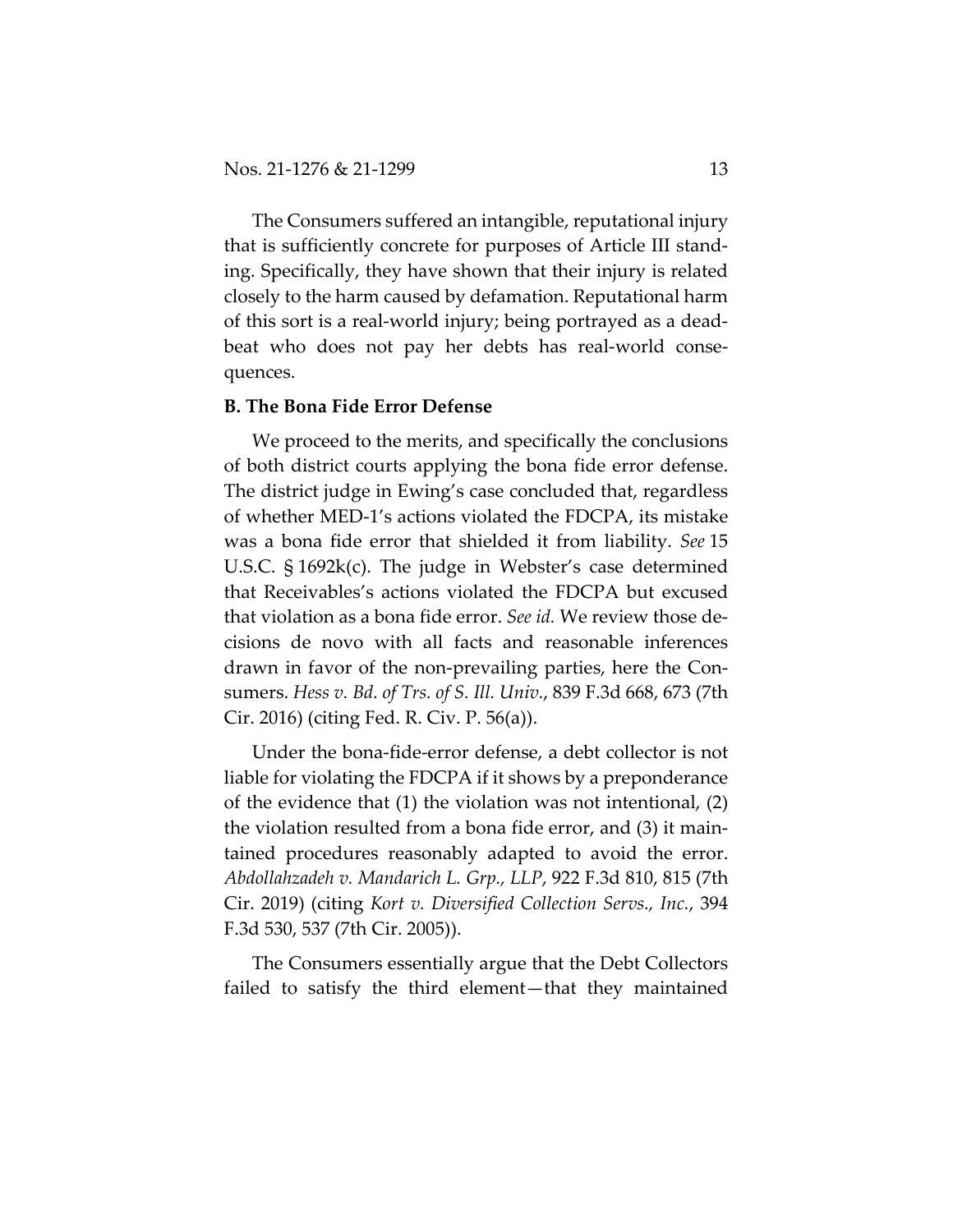reasonable procedures to avoid the error.3 The Supreme Court has defined "reasonably adapted" procedures "to avoid any such error" to mean "mechanical or other such 'regular orderly' steps to avoid mistakes." *Jerman v. Carlisle, McNellie, Rini, Kramer & Ulrich LPA*, 559 U.S. 573, 587 (2010). Such steps do not require that a debt collector take "every conceivable precaution to avoid errors," only reasonable ones. *Kort*, 394 F.3d at 539. This inquiry is fact intensive and "susceptible of few broad, generally applicable rules of law." *Abdollahzadeh*, 922 F.3d at 817. *Compare id.* at 817–18 (debt collector's "un‐ questionably simple" procedures reasonably adapted to avoid the error of attempting to collect time‐barred debts), *with Leeb v. Nationwide Credit Corp.*, 806 F.3d 895, 900 (7th Cir. 2015) (debt collector's "thinly specified 'policy,'" not reason‐ ably adapted to avoid sending improper collection letters).

Juxtaposing the facts of these two appeals illuminates the meaning of "reasonably adapted" procedures. In Ewing's case, MED‐1ʹs receptionist accidentally forwarded Ewing's faxed dispute letter to the wrong department. Given the steps that MED‐1 had in place to prevent this sort of mistake, the judge was correct to conclude that MED‐1 had reasonably adapted procedures. The judge looked to MED‐1's two writ‐ ten policies that explained, step‐by‐step, how a receptionist should properly direct legal faxes. And the judge

 $3$  Webster alone argues that the judge erred with regard to the first element when she concluded that Receivables's violation was unintentional. In her view, Receivables's decision to stop monitoring its fax inbox was intentional. But Receivables needed to show only that its FDCPA *vio‐ lation* was unintentional, not that its *actions* were unintentional. *Abdollah‐ zadeh*, 922 F.3d at 815. The judge thus rightly concluded that Receivables met the first element.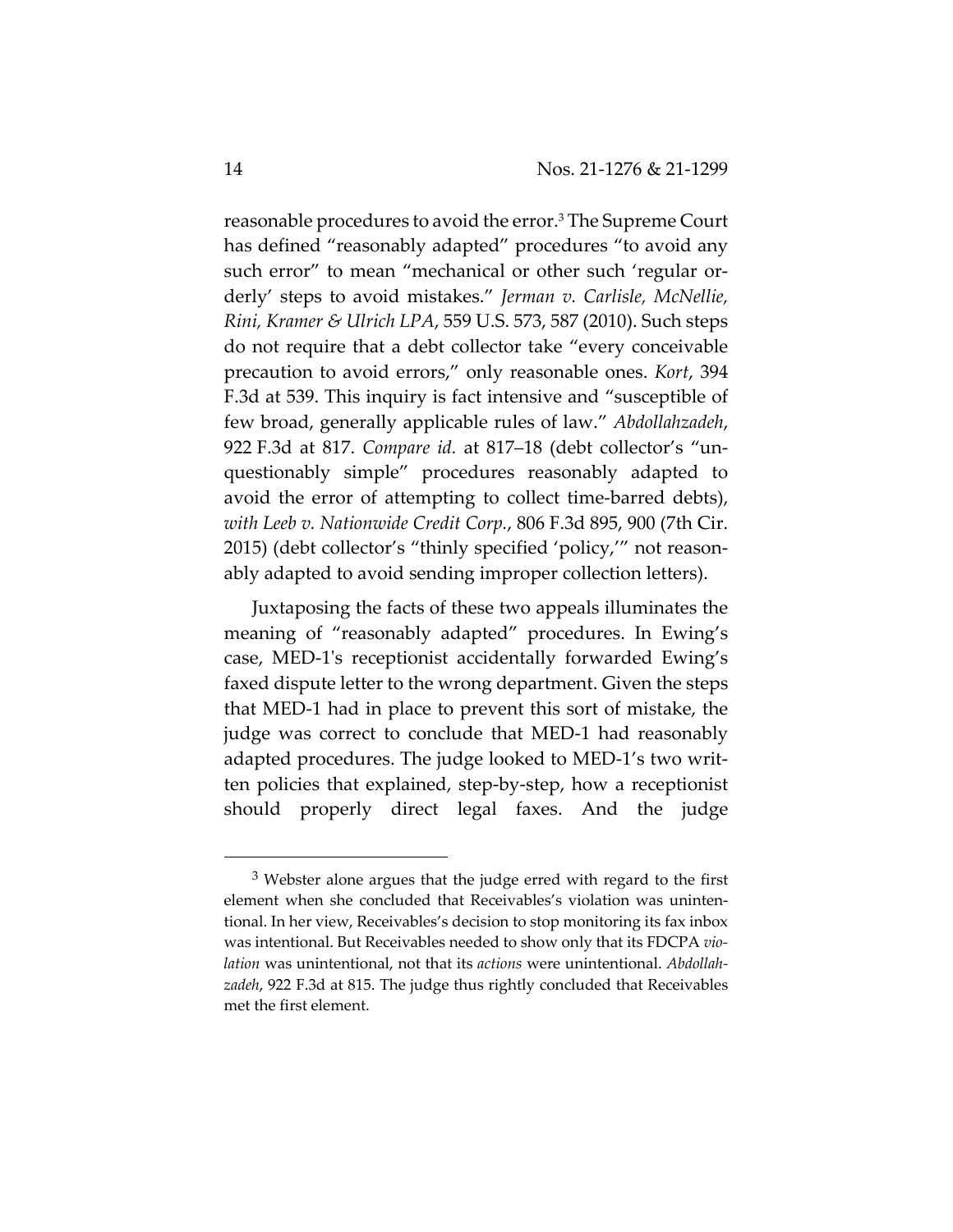appropriately found that these were the kind of "mechanical [] steps" that the defense requires. Though a mistake still oc‐ curred, an errant misdirected fax is just the kind of "occa‐ sional unintentional misstep" to which the bona fide error de‐ fense applies. *Abdollahzadeh*, 922 F.3d at 817. Ewing argues that MED‐1 needed to have a policy requiring departments to identify and forward misdirected faxes. The absence of such a policy, however, does not mean that MED‐1 failed to main‐ tain reasonably adapted procedures. If MED‐1's step‐by‐step fax procedures had been followed, then the error that gave rise to this case would have been avoided. We see no reason to disturb the district courtʹs conclusion that those procedures were reasonably adapted to prevent it.

In Webster's case, however, we disagree with the judgeʹs finding that Receivables had reasonable procedures in place to prevent its error. Even though its fax number was still listed by a national registry, Receivables decided to stop checking its electronic fax inbox, without any announcement. And when Webster faxed her dispute letter, she received an electronic confirmation that her letter had been received. It was not reasonable for Receivables to stop monitoring its fax inbox while allowing the system to continue sending confirmations that faxes had been received. Unwitting consumers such as Webster had no reason to know better.

The judge, however, glossed over that specific issue. The judge asked broadly "whether [Receivables] ha[d] procedures in place to avoid incorrectly reporting debts that were dis‐ puted." Noting Receivablesʹs general policies that "desig‐ nat [ed] how to handle disputed debts" and its practice of "updating its employees annually on procedure," the judge con‐ cluded that Receivables had implemented procedures that